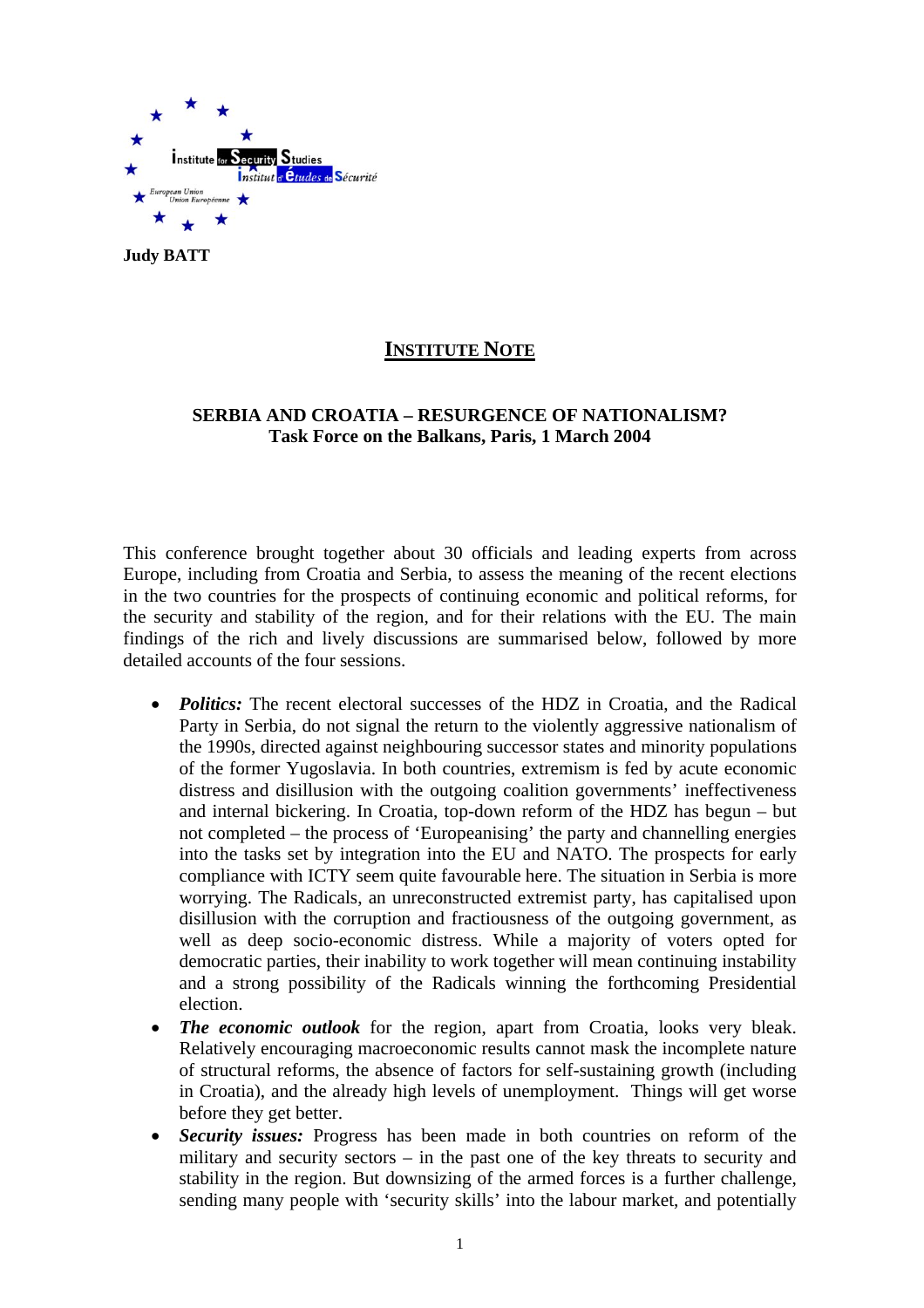into organised crime. Key 'unfinished business' remains on the regional security agenda, especially Kosovo and the viability of the Serbia-Montenegro Union (SMU), which will both rise once again to the top in 2005.

• *EU policies:* As long as EU accession remains a distant prospect (except for Croatia), the EU will need to provide some more immediate benefits to secure compliance with its conditionality. If it wants the SMU to survive, it will have to show more flexibility in its terms for the SAA, and will have to get more directly involved in internal state-building. In the short term, lifting the visa regime is probably the strongest card the EU has to play in the region.

# **I POLITICAL DYNAMICS: VOTERS, PARTIES AND LEADERS**

The panel speakers agreed that the recent election results did not show a 'resurgence of nationalism', in the sense of a threat of violent aggression between nations. In *Croatia* voters chose the HDZ because they were looking for more effective government. The outgoing coalition was rejected because it was failing to deliver. The HDZ leadership had made a convincing start on reforming the party's image and removing the most compromised politicians from its previous period in power. It also ran a very good election campaign, presenting the image of a modern party with a determined leader ready to pursue a strong agenda of reform, prioritising the goals of NATO and EU accession. Croatian public opinion strongly supports these objectives. The HDZ has, moreover, drawn representatives of the Serbian minority into the new government. The results in *Serbia* could be seen as characteristic of a country only at the beginning of transition, which started late in 2000. An optimist would point to the fact that the democratic parties between them carried off more than 60 per cent of the vote. The vote for the extremist Radicals did not reflect a resurgence of nationalism, but protest against the corruption and sterile infighting of the outgoing government. A high proportion of Radical voters came from the poor, refugees and IDPs, and the Roma. Comparison was made with surprise electoral successes of unknown outsiders in early 1990s elections in Poland and Slovenia.

Some scepticism was voiced in discussion about these upbeat interpretations. In *Croatia*, the HDZ now faces the key challenge of delivering General Gotovina to the ICTY. The HDZ leaders claim to be ready to do this, but will they carry their rank-and-file with them? If the nationalism of the 1990s has burnt out as a popular force, why is ICTY cooperation such a sensitive question for political leaders? Croatia has yet to complete the process of recalibrating its national identity with its sense of a European vocation. The Gotovina case presents the country with a clear historic choice, clarifying the full implications for both the elite and public opinion. The HDZ could well be better placed to deliver on this (and other difficult issues on the reform agenda), precisely because of its credibility and legitimacy as defender of the 'national interest'. The HDZ is now receiving useful advice from west European conservative and people's parties on how to revise it ideology and adapt to the demands of 'Europeanisation'.

There was felt to be less room for confidence about developments in *Serbia*. The problem may no longer be nationalism; but the continuing inability of the democratic parties to work together is deeply destabilising. Even if the vote for the Radicals mainly reflects socio-economic distress, this does not of itself make it any easier to deal with. After all, the economic situation is not likely to improve rapidly in the near future. In the meanwhile, the failure of democratic politicians since 2000 to confront the legacies of the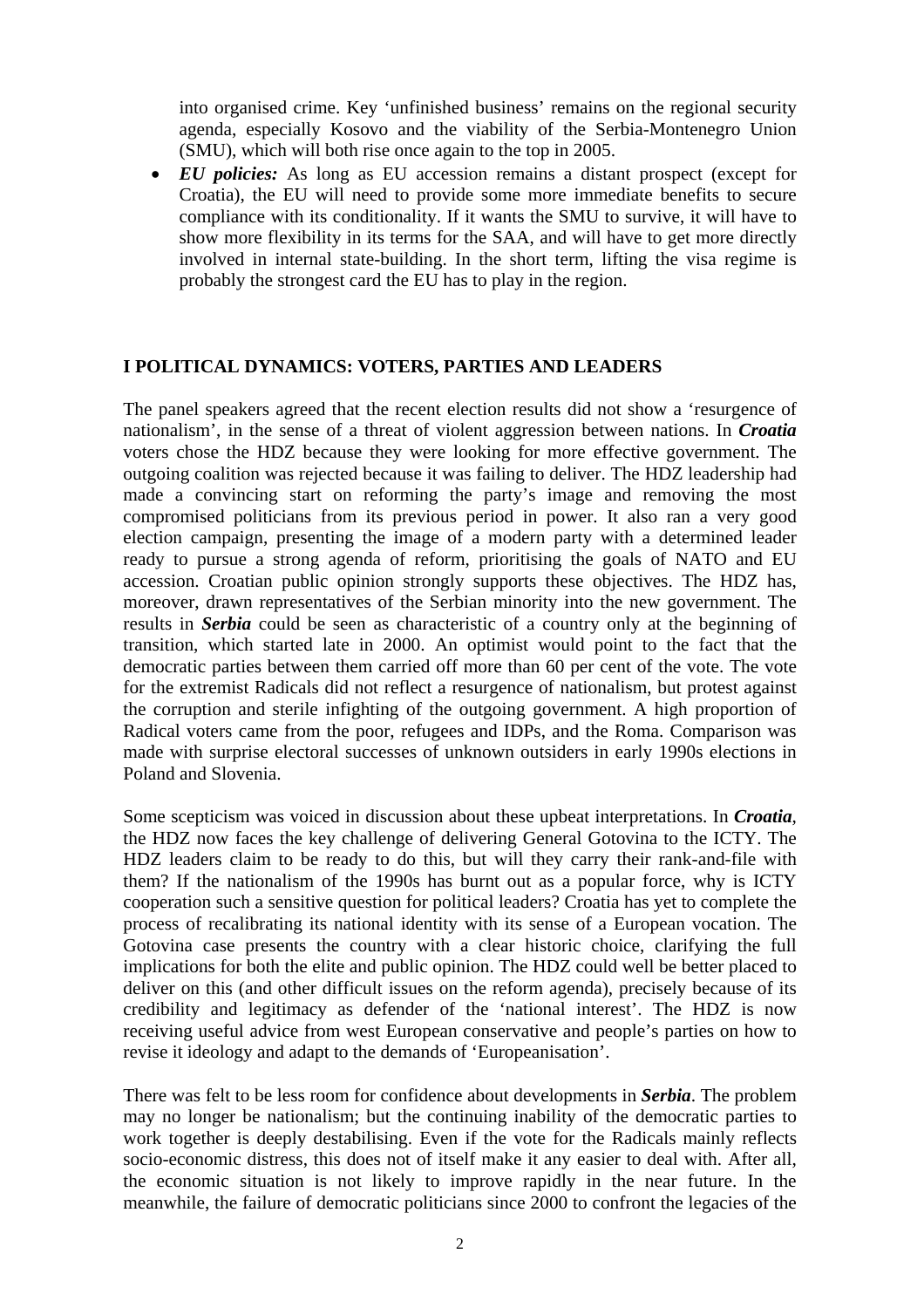war is symptomatic of a pervasive moral relativism that weakens popular resistance to the appeal of the Radicals or Milosevic's Socialists. The new government seems even less likely to take the necessary steps on either cooperation with the ICTY, or Kosovo, the two key political challenges it will face. Much hinges on the ability of incoming deputy Prime Minister Labus (of the reformist and pro-Western G17 Plus party) to persuade Kostunica of the urgent need to cooperate with the West. But the new government's dependence on parliamentary support from the Socialists is hardly a promising start.

In the short term, the retention of Boris Tadic as Minister of Defence at the level of the Serbia-Montenegro Union (SMU) would help to improve western perceptions. But it will be difficult for him to combine this with his position of leader of the Democratic Party (DS) in opposition in the Serbian parliament. It is essential for the democratic parties to put forward a common candidate for the Serbian Presidency, but is by no means clear that the strongest likely candidate, Kostunica, will be able to count on the votes of DS supporters. The favourite to win is therefore Tomislav Nikolic, the Radical Party's acting leader. In the given conditions, DS inclusion in the governing coalition should enhance the prospects of continued reforms, and build popular confidence in the capacity of the democratic parties to achieve results. Meanwhile, however, the Radicals and Socialists may well benefit politically from being the only opposition to a government that will have to implement very difficult reforms, with little prospect of quick 'success stories' in the economy, or a positive Feasibility Study from the Commission, or an invitation to join PfP.

## **II ECONOMIC PROBLEMS AND PROSPECTS**

The difficult economic situation in both countries was clearly a major factor in their recent elections. The rather good macro-economic results – relatively good growth rates, progress in structural reform, and low/declining inflation across the region – have not yet trickled down to the population. Deep socio-economic distress largely accounts for the propensity of voters to opt for extremist political alternatives. And matters are not likely to improve in the foreseeable future. All speakers agreed the outlook is bleak.

*Croatia's* real GDP grew by about 5 per cent in 2003, but this was accompanied by a rise in the trade deficit to over 27 percent of GDP. Despite a very good year for tourism earnings, external debt rose to over 74 per cent of GDP, reaching about the same level in absolute terms as the whole of former Yugoslavia in 1989. Croatia is by far the main recipient of FDI in the region, but sustainable growth depends on development of the indigenous private sector and substantial improvement in productivity, both of which require more resolute pursuit of reforms by the new government: completing large-scale privatization and promoting small and medium enterprise; reform of public finances, administration, clarifying land ownership titles; further banking sector reforms; and, last but not least, strengthening the rule of law and tackling corruption.

*Serbia's* economy grew last year by 4 per cent – but GDP is still at only about half of its pre-war level. Only the services and construction sectors are growing, while deep deindustrialisation continues. Agricultural output last year was at an historic low, and the FAO has even issued a 'hunger alert' for the country. The debt service burden is growing, while the prospect of increasing exports in the short to medium term is limited. Much economic activity is unregistered, affecting data on private sector output and unemployment (officially 30 per cent). The informal sector is no doubt a lifeline for large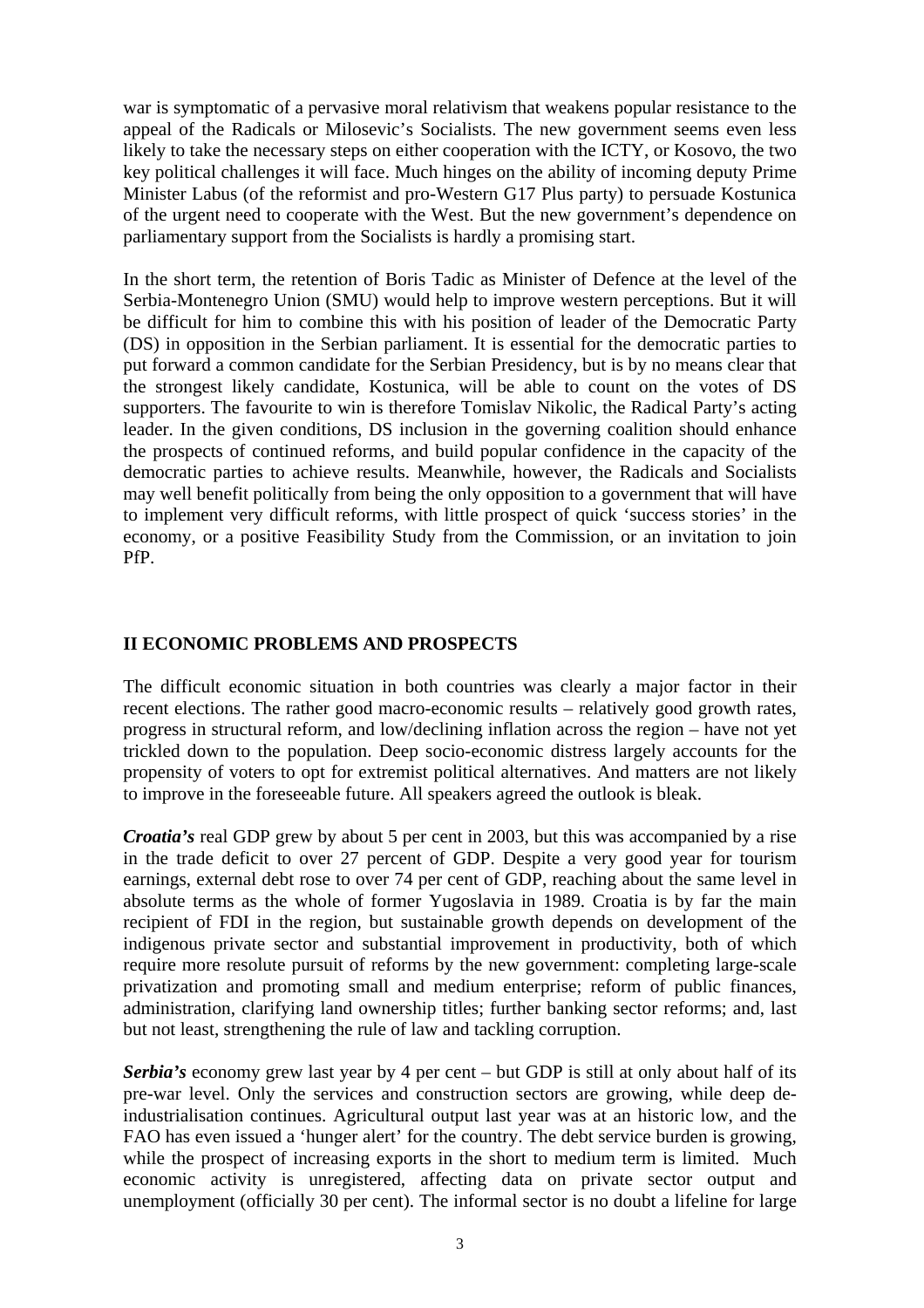numbers of people. But its disadvantages are obvious, and not only because of tax evasion and its association with organised crime. Just as important is the fact that unregistered earnings are more likely to be spent on conspicuous consumption (thus increasing demand for imports) than on investment, building the basis for future growth and employment.

Structural reform came to a standstill in Serbia 2003. The political crisis held up largescale privatization, bank restructuring and the passage of about 40 pieces of key economic legislation, which the newly constituted parliament needs to pass without further delay. The appointment of G17 Plus reformers Labus and Dinkic to key economic portfolios in the new government is encouraging. But Serbia will need to work hard to attract foreign investors. The problem for late-starters on the reform road in the western Balkans is that the world economy has moved on; Romania and Bulgaria have meanwhile overtaken Serbia in offering an attractive, low-cost location for potential foreign investors in the region. At the same time, it has to be recognised that there are no quick fixes for regions affected by de-industrialisation: neither the experiences of other transition economies, nor those of western countries, hold out much hope for rapid solutions.

The general picture of the region (apart from Croatia) is one of deepening decline. As one speaker put it, 'The region is dying'. There was some debate of the significance of the current 'brain drain' of young, well-qualified workers. In the short term – combined with very low birth rates – this is leading to a declining, and aging population. Those who do not leave simply adjust to their inexorably declining standard of living – and provide a sullen and embittered constituency for extremist demagogues. Others took a more positive view of the benefits to be gained from migration to the west, not only filling immediate gaps in western labour markets, but, in the short term, providing substantial financial transfers from remittances sent home to tide families over the difficult years ahead, while in the longer term transferring skills, entrepreneurial experience, and a more 'European' outlook, back to the countries of origin, to which many migrant workers are likely to return when they see prospects improving. In light of this, several speakers urged that the EU keep its visa policy towards countries of the region under constant review.

## **III SECURITY ISSUES**

This session looked at two sets of issues: (a) reform of the military and security sectors in each country; and (b) the general implications of the elections for the 'unfinished business' on the regional security agenda.

#### *(a) Military and Security Sector Reform*

The military and security sectors have themselves posed a major security threat in both countries, illustrated most dramatically by the assassination of Serbian Prime Minister Dzindzic. In both countries, hesitant cooperation with the ICTY has been justified by politicians in part by reference to the difficulties of bringing this sector under proper political control. While Croatian participants in the seminar argued that pressure to comply with the ICTY had helped in this respect, in Serbia, fears of a backlash were still present. Security forces attached to the Milosevic regime had deeply penetrated the state and inhibited its capacities to control them, and thus to deliver on its obligation to comply with the ICTY.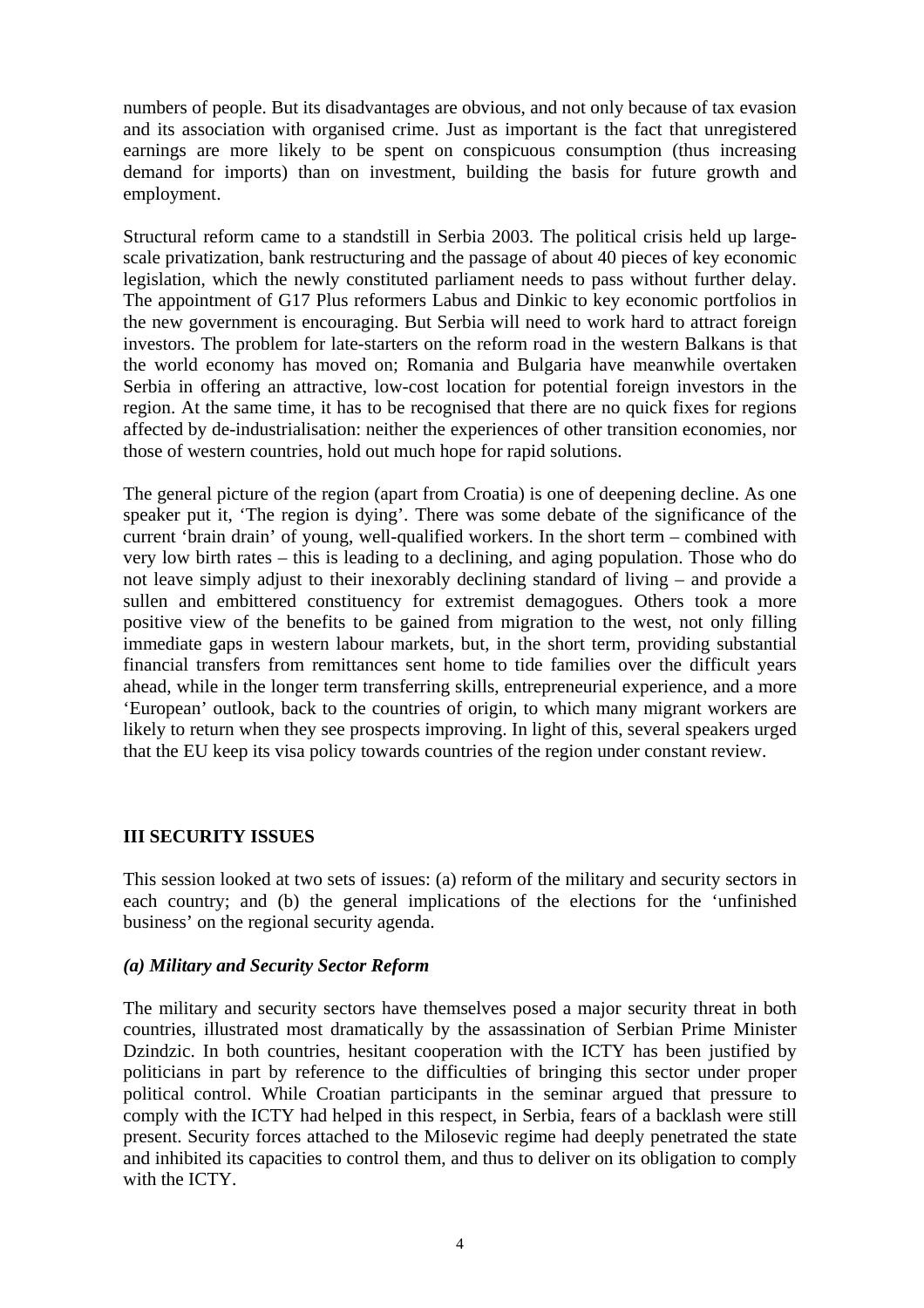Nevertheless, under SMU Defence Minister Boris Tadic, progress had been made in reform of military structures and leading military personnel from the Milosevic era had been removed. It was argued that younger officers in the army and police were ready to see their compromised seniors despatched to the Hague, and were keen to see their forces modernised with western assistance. Early accession to NATO's PfP would ensure acceleration of this. But control of civilian security and intelligence services remains in the hands of the two states.

One of the biggest problems for both countries (after ICTY cooperation) is downsizing the large armed forces and bloated military-related bureaucracies in conditions where alternative employment opportunities are not available. The danger is that many people with 'security skills' will find alternative careers in organised crime. Downsizing also has costly implications in terms of re-housing, re-training, the provision of financial incentives to potential employers and support for potential entrepreneurs. Some useful lessons can, however, be drawn from the Russian experience. One participant expressed deep scepticism about the desirability of accepting offers of SMU forces to assist in Afghanistan or Iraq. But it was explained that this had had a primarily political motive, as a gesture intended to impress the US of Serbia's will to rejoin the west.

# *(b) Regional security issues:*

The western Balkans are slipping down the EU and US security agendas. The western military presence is decreasing significantly. When the EU takes over from SFOR in Bosnia-Hercegovina, it will be a much smaller force of about 7,000. The US will not leave the region altogether, but their interest is now focussed on the threat of terrorism. Yet 2005 will bring major unresolved issues in the region back to centre-stage: Kosovo and the future of the SMU. The election result in Serbia had only heightened apprehensions in both Kosovo and Montenegro. The situation in Kosovo is deteriorating rapidly, with mounting frustration. Major reforms, such as privatization, are blocked by the ambiguous status of the province. But Kosovar politicians also use the status question as an excuse for slow progress in fields where they do have the competence to act, such as much-needed reform of the Kosovo Protection Corps. While the recent elections in Serbia give little grounds for expecting new impetus towards a resolution of the Kosovo question, it was also argued that without at least some progress on refugee returns, any Serbian government would find it hard to move further towards a resolution.

It was reported that in Croatia the HDZ had changed its position towards the Bosnian Croats, and was now urging them to contribute constructively to strengthening Bosnia-Hercegovina as their state. Nevertheless, given that about 70 per cent of Bosnian Croats have Croatian citizenship, Croatia's coming integration with the EU is likely further to deepen their indifference to the fate of Bosnia-Hercegovina. Positive developments in Croatia's relations with Serbia were noted, including the impact of the Serbian minority's participation in the new Croatian government. But Croatia has to make further progress to convince Serbia – and western observers – of its commitment to encouraging refugee returns. Given that many refugees no longer wished to return, property issues needed to be addressed.

The question of the viability of the SMU entered the discussions at several points. Several participants shared the view that it was just not working, not least because of the uncertainties created by the possibility of a referendum on its fate in one or both constituent states in 2005 or 2006. The key was to find a way to prevent this obstructing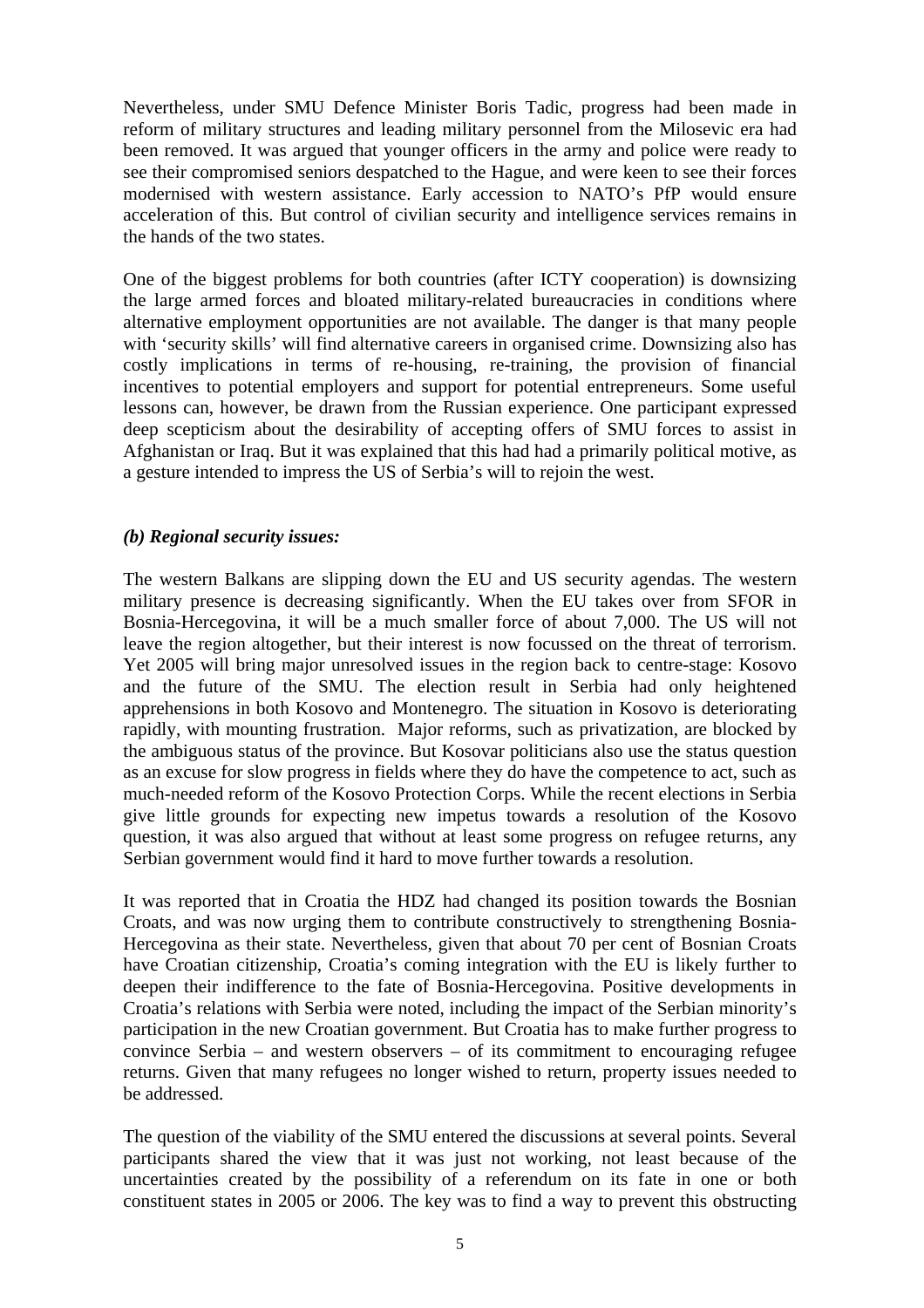progress on other fronts, especially reforms and relations with the EU. It was pointed out, however, that the SMU in itself had little to do with Serbia's recent domestic political difficulties. It was important that this issue not be used by Serbian politicians as an excuse for delays in reform. It was by no means clear that the failure to reach agreement on the Union would have created a climate more conducive to political stability in Serbia.

## **IV POLICY CHALLENGES FOR THE EU**

Despite the displacement of the Balkans from the top of the EU's agenda, the region will remain there in fourth or fifth place. Stabilization has made progress, but we now face complex and long-run challenges of state-building and economic development. The region is not yet firmly locked into the EU integration process and the situation in Serbia in particular could get worse before it gets better, and a coming array of Presidential and local elections will provide new opportunities for the Radicals to further enhance their strength. The discussion focussed on aspects of EU conditionality. As several participants noted, the EU is not a very strong player. The Western Balkans need the EU very much, but the EU is not able to offer very much in the short to medium term (except to Croatia). The EU needs to find some way of 'front-loading' the benefits of association and integration.

One participant voiced scepticism about the helpfulness of ICTY conditionality, but most others insisted that compliance was an essential indicator of governments' real commitment to leave the past behind and build states based on the rule of law as credible prospective members of the EU. Quick action by the new governments on ICTY cooperation is now vital to break the logjam. Croatia will not get a positive *avis* on its EU application without delivering Gotovina to the Hague. Croatian compliance will, moreover, have a significant impact on Serbian attitudes, and exert further pressure to Serbia comply.

EU conditionality related to the preservation and strengthening of the SMU received more critical attention. The EU had exerted enormous influence over its creation, and the Constitutional Charter makes frequent reference to the EU as the goal, the source of standards, and the monitor and arbiter of their implementation. This is not a traditional state but a peculiar union of two states, whose existence is almost wholly dependent on the will of the EU to preserve it. Yet the EU shows a reluctance to get more deeply involved in the internal problems of the state union, and moreover it also speaks with two voices: Solana's involvement was driven by the logic of regional security, but the resulting union is ill-equipped to meet the Commission's demands for compliance with the technical agenda of the SAA process. The member-states of the union are floundering in the internal harmonisation of agricultural tariffs. In the next two years the key is to prevent the union becoming just another source of frustration and delay. This calls for more flexibility and inventiveness on the part of the EU in negotiating the terms of the union's SAA.

A further point was that the economic problems of many parts of the region go beyond those of 'transition.' Some parts of the region were, economically speaking, hardly even touched by communist modernization policies and are now struggling harder than ever with problems of long-term underdevelopment predating communism, exacerbated by the impact of the last decade of war. Here, the standard recipes for 'transition' and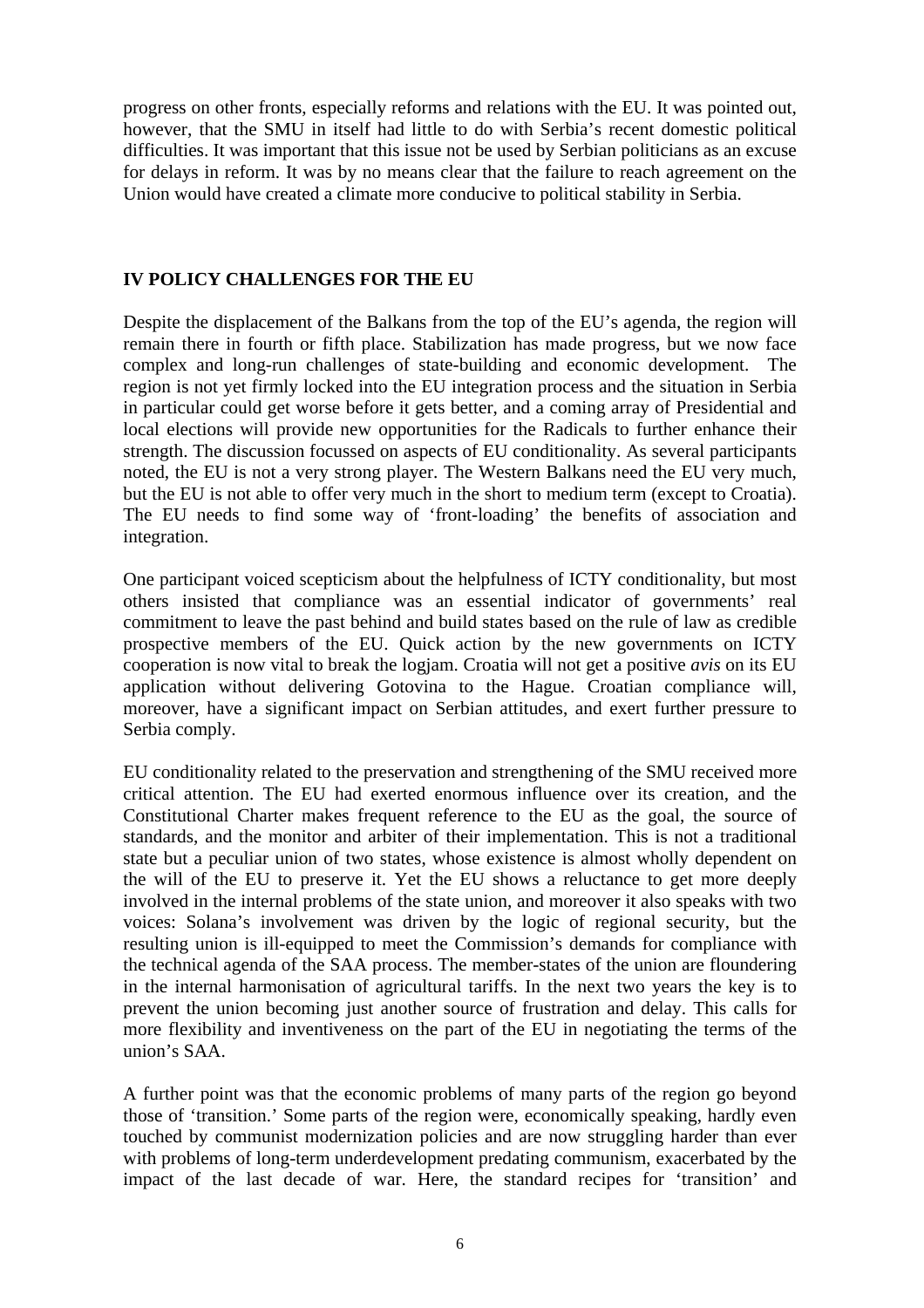harmonisation with the *acquis communautaire* presuppose a complementary, comprehensive programme for socio-economic development.

On the question of what incentives the EU can offer in the short-term, discussion reverted to the question of the EU's visa regime. While EU member-states' resistance to liberalization here is clear, so is the negative impact of this on the achievement of other key EU objectives. The New Neighbourhood Instrument will focus on the promotion of cross-border cooperation with neighbouring states, which is impeded by the visa regime. The benefits of cross-border cooperation for rebuilding mutual trust and socio-cultural contacts between societies are important for regional security and stability. Cross-border cooperation can be a conduit for spreading the EU's values and understanding of its practices to its neighbours. A significant degree of economic interdependence has developed between border regions within new EU member-states and their counterparts in eastern and south-eastern Europe, which could be severely disrupted by the visa regime. Remittances from migrant workers from west Balkans countries working in the EU will continue to represent a sizeable contribution to the socio-economic stability of the region. Given that EU accession remains a distant prospect for most west Balkans countries, in the short-term, the promise of lifting the visa regime is probably the most powerful lever in the EU's hands to secure compliance with its conditionality.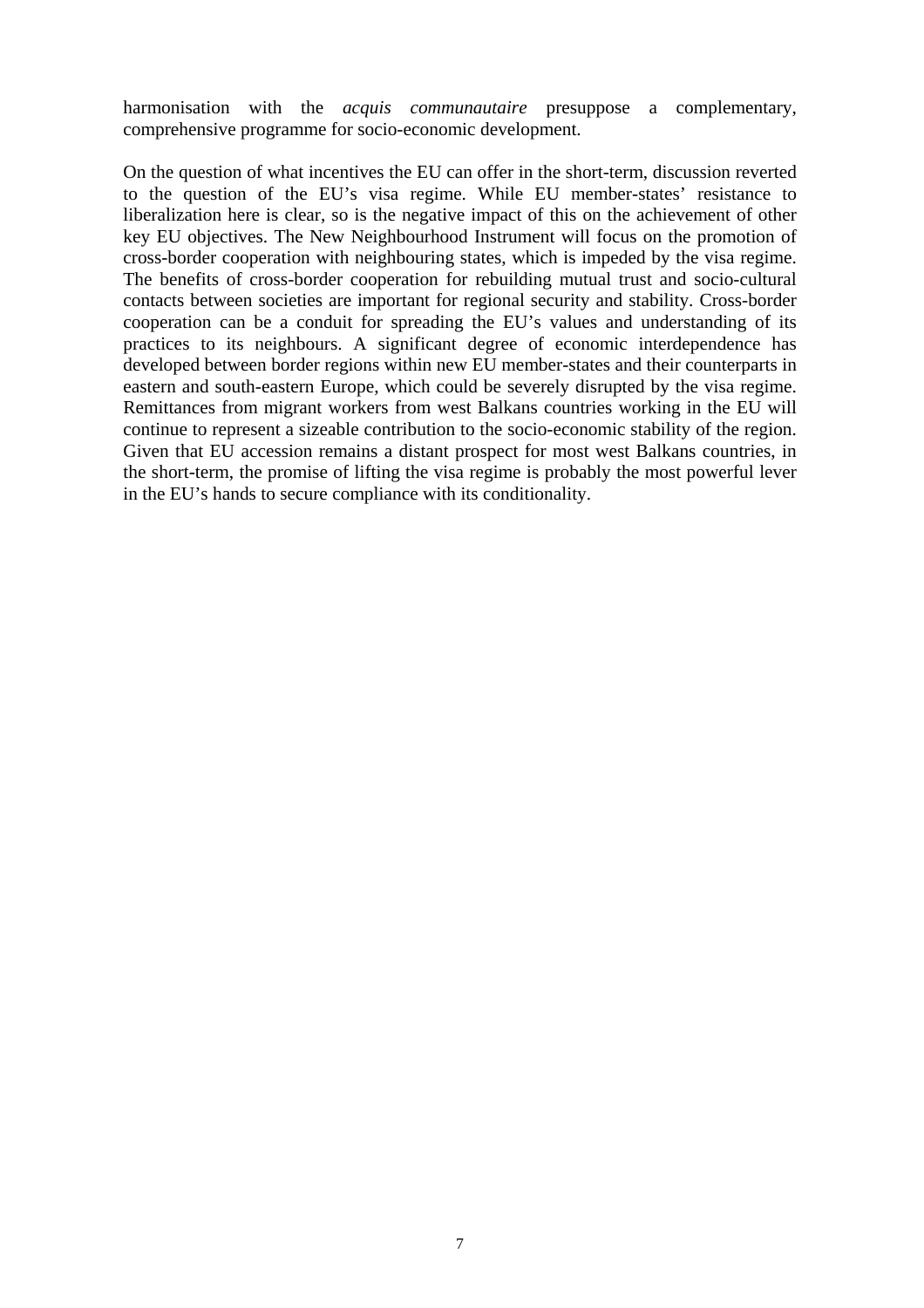

# *LIST OF PARTICIPANTS*

# **SERBIA AND CROATIA: NATIONALISM RESURGENT?**

# **Paris, 1st March 2004**

**ALTMANN Franz-Lothar -** Head, Department for Southeast Europe, Stiftung Wissenschaft und Politik (SWP), Berlin

**BATT Judy –** Research Fellow, EU-ISS, Paris

**DASSU Marta -** Director of Policy Programmes, Editor Aspenia, Aspen Institute Italia, Rome

**ERÖCAL Deniz –** Administrator, South-East Europe Investment Compact Unit, Directorate for Financial and Enterprise Affairs, OECD, Paris

**FOX Paul** – Deputy Head, Eastern Adriatic Department, Foreign and Commonwealth Office (FCO), London

**GAFFEY Michael -** Director for South East Europe, Department of Foreign Policy, Ministry of Foreign Affairs, Dublin

**GLENNY Misha -** Journalist, Department of International Relations, London School of Economics (LSE), London

**GNESOTTO Nicole –** Directeur, IES-UE, Paris

**GRGIC Borut –** Non resident Senior Fellow, Atlantic Council, Senior Advisor to Minister of Foreign Affairs, Slovenia

**HERRERO José Luis -** Director General, Fundacion para las relaciones internacionales y el dialogo exterior (FRIDE**),** Madrid

**JANKOVIC Pavle –** Director, Defense and Security Studies Centre, G17 Institute, Belgrad

**KNAUS Gerald –** Director, European Stability Initiative (ESI), Berlin

**LEHNE Stefan –** Director, Secretariat General of the Council of the EU, Brussels

**LINIERES-COUNATHE Claire –** Chargée de Mission, Centre d'Analyses et de Prévision, Ministère des Affaires Etrangères, Paris

**MISSIROLI Antonio -** Research Fellow, EU-ISS, Paris

**NOUTCHEVA Gergana –** Visiting Fellow EU-ISS, Paris ; CEPS, Brussels

**PARIZKOVA Lada –** Visiting Fellow, EU-ISS, Paris

**PLAISANT François-Claude -** Member of Strategic Policy Team, Foreign and Commonwealth Office (FCO), London